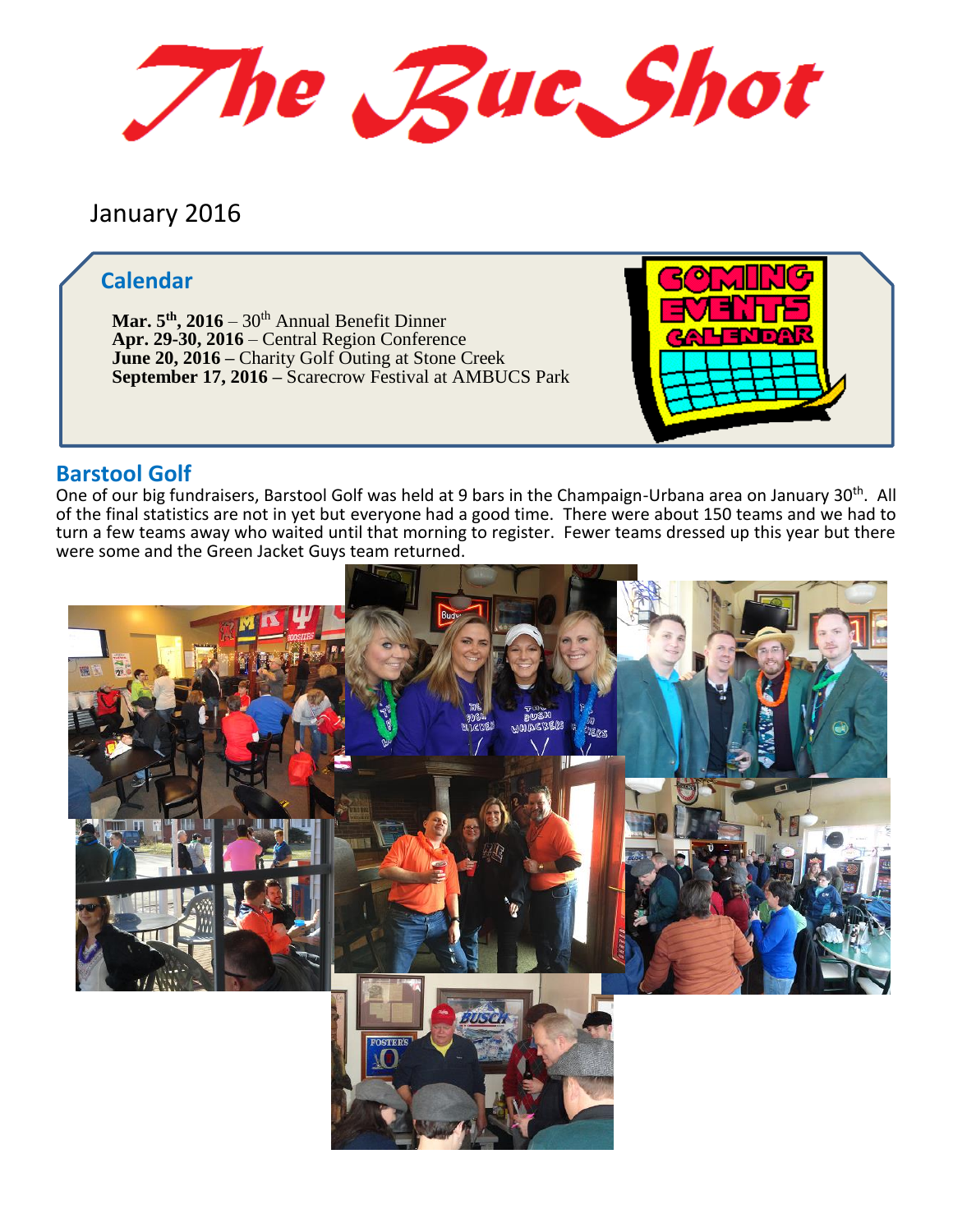We thank all of the players who came out for the event including a team from the Pekin AMBUCS Chapter, (center in the picture with the orange shirts). The weather was perfect and the players were able to enjoy sitting outside some of the bars. Also, we appreciate all the employeesin the bars for working hard to keep the players happy. We thank the bars and Koerner Distributing, (formally Orange and Blue Distributing), for sponsoring the event. We couldn't have done it without all these people! All proceeds will go to support our projects, providing AmTrykes to challenged children, veterans and other adults, building wheelchair ramps for low income families, and other projects. We hope to see everyone next year!

## **Speaker: Barb Lindon, One-To-One Mentoring**



The first meeting in January had a Barb Lindon from One-to-One Mentoring. Several AMBUCS members are mentoring through this program including President Andrea Betzler and her mentee, Megan Edwards came to the meeting as well. (Barb is on the left in the picture; Megan on the right.) Barb is retiring this year so this would be her final visit with us representing One-to-One. Barb started out by saying she appreciated the support of the AMBUCS members. The program requires a minimum of one hour per week. The objective is to build a relationship with a child and then remain with the child for the next few years to help with their needs. There is a strong emphasis on helping the child to remain in school and the program gives the kids an

incentive to go on to college by providing them with a \$500 per semester scholarship. Their main idea is that they believe in the future of the child and that the future is in educating themselves. The program had over 30 high school graduates this year.

Andrea spoke a little about her experience in the program. She says it is very rewarding to the mentor as well as the mentee. She started with Megan when she was in second grade and she has now progressed to the sixth grade. Megan has been a teacher as well to Andrea.

Please contact Barb Lindon for more information on becoming a mentor.

#### **Speaker: Elizabeth Michael, Linus Blankets**

The Linus Blanket Project provides weighted blankets to children with autism to help them be calm and sleep better at night. Elizabeth is the primary builder of the blankets and she visited us to explain about the project. She is a retired RN and a member, with GCC AMBUC Mary Lou Younger, in the Home Extension group. She was drawn to the Linus Blanket Project because of her experiences as a nurse. She saw how hard it was for the children to relax and how much the caregivers, mostly the parents, needed a way to calm the children. The weighted blankets put a measured, comforting weight on the child which makes them feel safe and calm. The material used to make the blankets heavy is now sheets. This allows the blankets to be washed and dried and is safe for the child should they



somehow tear a hole in the blanket. The makers provide the sheets and the outer part of the blanket to the families and they actually do the stuffing as a family bonding project. It costs about \$30 for the outer fabric of the blanket. The material must be soft and in soothing colors without a busy pattern, to enhance the calming factor of the blanket. If the families had to purchase the blankets from a commercial firm it could cost anywhere from \$300-\$600 which is often out of reach for families dealing with this illness. This group can make the blankets cheaper and can give the blankets away. Elizabeth showed us an example of one of the blankets and later gave that blanket to Andrea Betzler for her son Matt who has autism and often has trouble sleeping. As reported in the board action later in the newsletter, GCC AMBUCS Board voted to donate \$200 to the Linus Blanket Project.

#### **Speaker: Kelly Bradham and Debbie Bliss, Prairie Dragon Paddlers**

The Prairie Dragon Paddlers is a support group for breast cancer survivors. Kelly and Debbie along with others, including AMBUC Andrea Betzler, formed the group to provide a way for survivors to interact and to get some exercise. Doctors of the old school believed that women who survived breast cancer could never do anything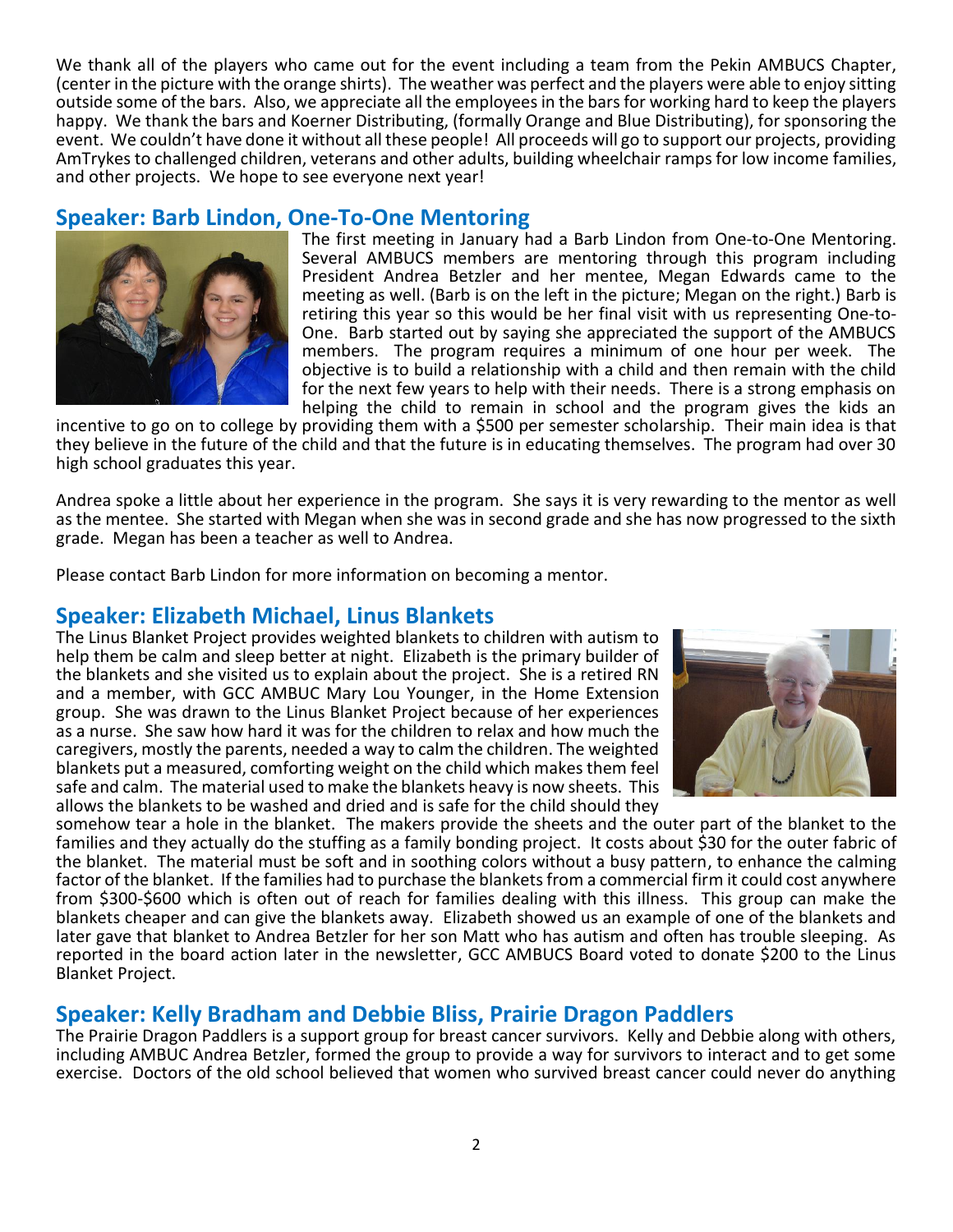that would require upper body strength. Several women set out to prove them wrong and to show that survivors are not limited by what people assume or believe.



Dragon boats have been around for over 2,800 years. The boats are long, 42 feet, contain 10 seats, and weighs about 900 pounds. There are 20 paddlers plus a steerer and a drummer bringing the total weight to about 4,000 pounds. This gives lots of women the opportunity to participate. The front of the boat is a dragon's head and the back a tail. The Prairie Dragon Paddlers

recently acquired a boat, pictured with Kelly and Debbie at the left. The trailer for the boat is as long as a semi and turns the heads of all drivers when

they take it out on the interstates. They are the first Dragon Boat in Illinois for breast cancer survivors.

Dragon boating is the fastest growing team water sport in the world. It teaches comradery and cooperation because no one moves forward without everyone working together. The Prairie Dragon Paddlers is a 501(c)3 and will be practicing for



their first race in their own boat at Homer Lake. For more information, check out their Web site at <http://www.prairiedragonpaddlers.org/>

#### **Raffle**

The letters have gone out to past attendees and supporters and checks and tickets are coming in. The Early Bird deadline is February 1<sup>st</sup> for the ticket to be included in the Early Bird drawing so be sure to turn in any tickets ASAP. If you would like more tickets to sell please see Ray Griest. Be sure to use the labels provided to put the contact information on the tickets and mark any changes on the labels. If you need to fill out a ticket by hand please print clearly! We can still use door prizes so keep looking for businesses or people to donate.

New this year: a pari mutual board. We will be selling chances on the board along with the 50/50 raffle tickets we usually sell.

#### **Lucky Buck**

Deb Griest was the lucky member with the Lucky Buck on January  $19<sup>th</sup>$ . Deb was



born in Champaign-Urbana so she is a townie. She has three boys, Roger, Jason, and Justin. Joe Dart recruited Deb around the time that Jason was born so she has been with the AMBUCS for at least 29 years. Deb drove a delivery truck for Frito Lay and delivered to eastern Champaign County. Later she drove a semi for a while before being hired at the Illinois State Geological Survey. Deb met her husband, Ray, when her friend, Renaé Strawbridge stopped dating him and "gave" him to Deb. She was one of the first woman in GCC AMBUCS and has



held several offices in the club. Deb has been District 4A Governor, District 4A Secretary-Treasurer, and presently holds the office of Regional Director. She is a graduate of the AmTryke Academy and often runs the AmTryke Road Shows in our area. Deb is a licensed hot

air balloon pilot that trained in California. While she has flown in the major event in Albuquerque, New Mexico she does not like to fly there. There is not enough open space for such a huge event and the Indians who own



land around the site of the event do not let the pilots use their land. At the Geological Survey, Deb was in charge of all things financial for a number of years and ended her career as an Assistant Director with her retirement a couple of years ago. Now that husband Ray is also retired they plan to travel more.

Nelda Shaw had the Lucky Buck next. She started telling us about herself by saying that we should talk with her son about something naked. Our club reporter will have to find out more about that! Nelda is from Kentucky where she worked in a dress making shop for \$1 per hour. Next she worked in the tobacco fields before marrying and moving to